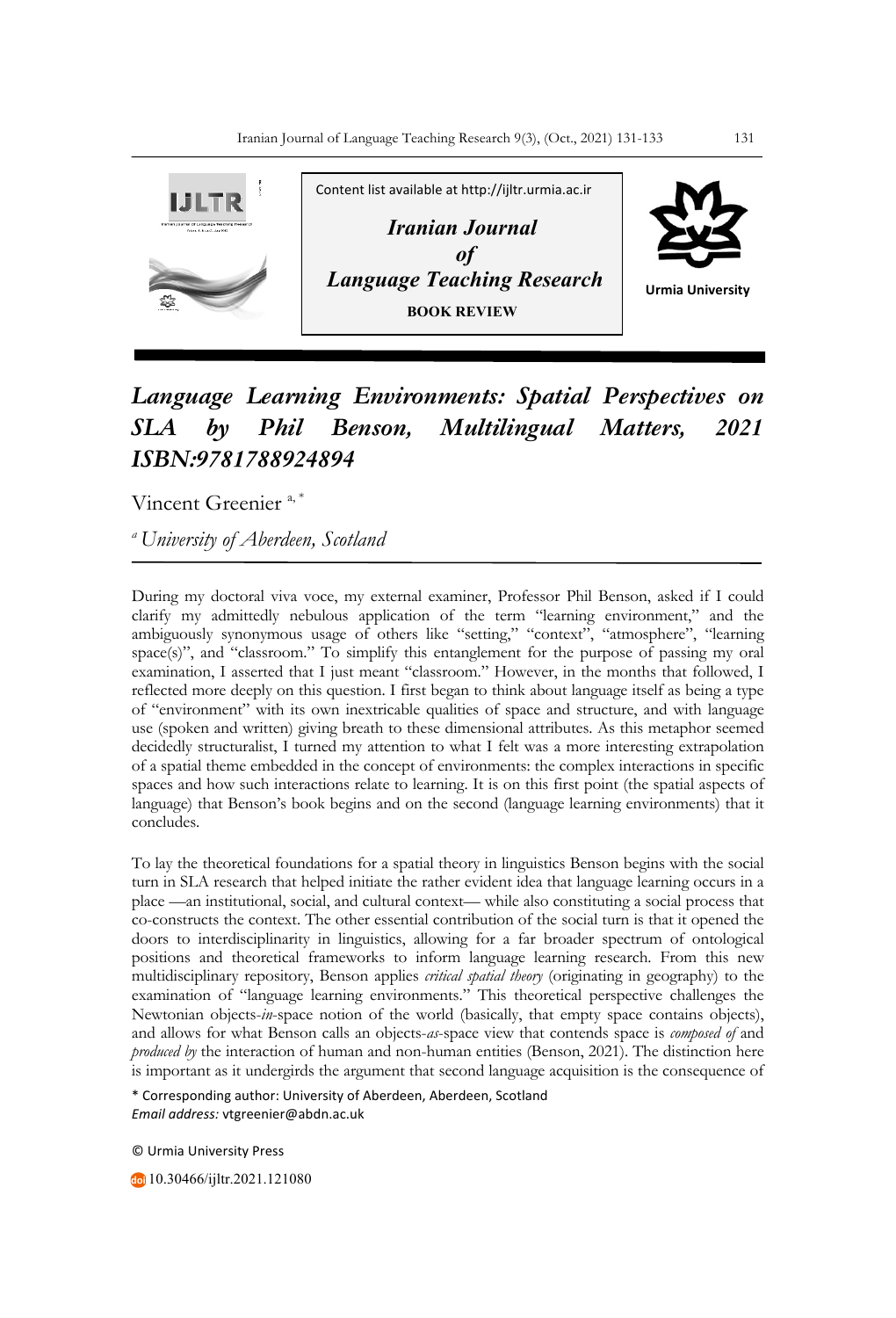the inextricable reciprocity of human and non-human objects that co-create the spaces they inhabit

The explanation for this reconfiguration of space as emanating from the complex interplay of the social and physical that begins Chapter 2 is a necessary one, however, it is towed intensely through its philosophical currents and at times leaves the reader wondering how this is about learning environments. The theoretical overview goes from Lefebvre's (1991) assertion that physical space has no reality without the energy within it to Harvey's (1978) use of relational space to Gibson's (1975, 1979) psychological theory of visual perception and environmental affordances to Marxist geography perspectives to Casey's (1998) argument for the concreteness of place to Massey's (2005) contention that it is interaction that defines social space to the actor network theory of Latour (2005) that attends to inanimate elements of social production to De Certeau's (1984) *proper place* as a mode of power and resistance to power to Low's (2016) social production of space (among others). Again, while this chapter may be heavy and slow rolling for some readers, understanding how these authors envisage *the production of space* is indispensable for understanding the spatial approach laid out in the rest of this book.

Accordingly, in Chapter 3, Benson turns the reader's attention to 'the spatiality of language and linguistics' (p. 37) by which he means, 1) the distribution and circulation of language in geographical space, and 2) how language "fits into space" (p. 38). Here, the point is made that linguistics does not explicitly possess a spatial theory but relies on metaphors that are present in models of the language system and language professions, prompting a discussion of the forces that forged the disciplinary space of *linguistics*. Benson specifies three distinct phases for the emergence of linguistics as an academic area of study: 17th-18th Century-grammar, 19th century comparative philology, and 20<sup>th</sup> Century linguistics, and their corresponding representational text, Milton's *The Port-Royal Grammar*, Saussure's *Course in General Linguistics*, and *Syntactic Structures* by Chomsky, respectively. While even a summary of these contributions to a spatial perspective in SLA is beyond the scope of this review, it is enough to say that these texts succeeded primarily in amplifying the disciplinary space of linguistics. Not to be overlooked is the vital point that comes at the end of this chapter regarding the impact of dictionaries and grammar books on codifying and standardizing language norms in society. The most notable disciplinary influence of dictionaries and grammar treatise is that they attempt to artificially prescribe norms and to fix language into categories and classes, embedding with it inclusions, exclusions, and markings, all of which, eventually tie language to a specific place, most notably, the nation-state, an argument that is further fleshed out in the following chapter.

Chapter 4 aims to explicate Benson's contention that language should be viewed not as a fixed set of rules and arbitrary standards that frees language from its spatial constraint (i.e., the *where* of language and language learning) but instead as objects-*as-*space that perceives space as a property of objects. Benson puts forth three essential concepts: flat ontology; language-bearing assemblages, and mobilities. A flat ontology essentially asserts that all entities, human and nonhuman, exist and are thereby considered equal. Benson uses Harmen's (2016, 2018) position of object-oriented ontology, which states that "anything is real insofar is it acts" (Harmen, 2016). The fundamental assertion is that there is only one space, composed of the mental, physical, and social; and there are no hierarchies among these constituent part: they all exist and all act as language-bearing assemblages. Benson then uses DeLanda's (2016) idea that assemblages are emergent wholes that interact as inseparable components, yet also retain their autonomy. The important point to be made about language-bearing assemblages is that they carry language into the world and thus give language its spatiality. The last concept, mobilities, is particularly germane to the spatial conception of second language learning. Benson makes the astute observation that the term "target language" infers distance between the learner and their language goals (or perhaps even native-speaker proficiency) and implies that it is the learner that must move towards "the target." Referencing the work of Urry (2007), Benson makes the point that language